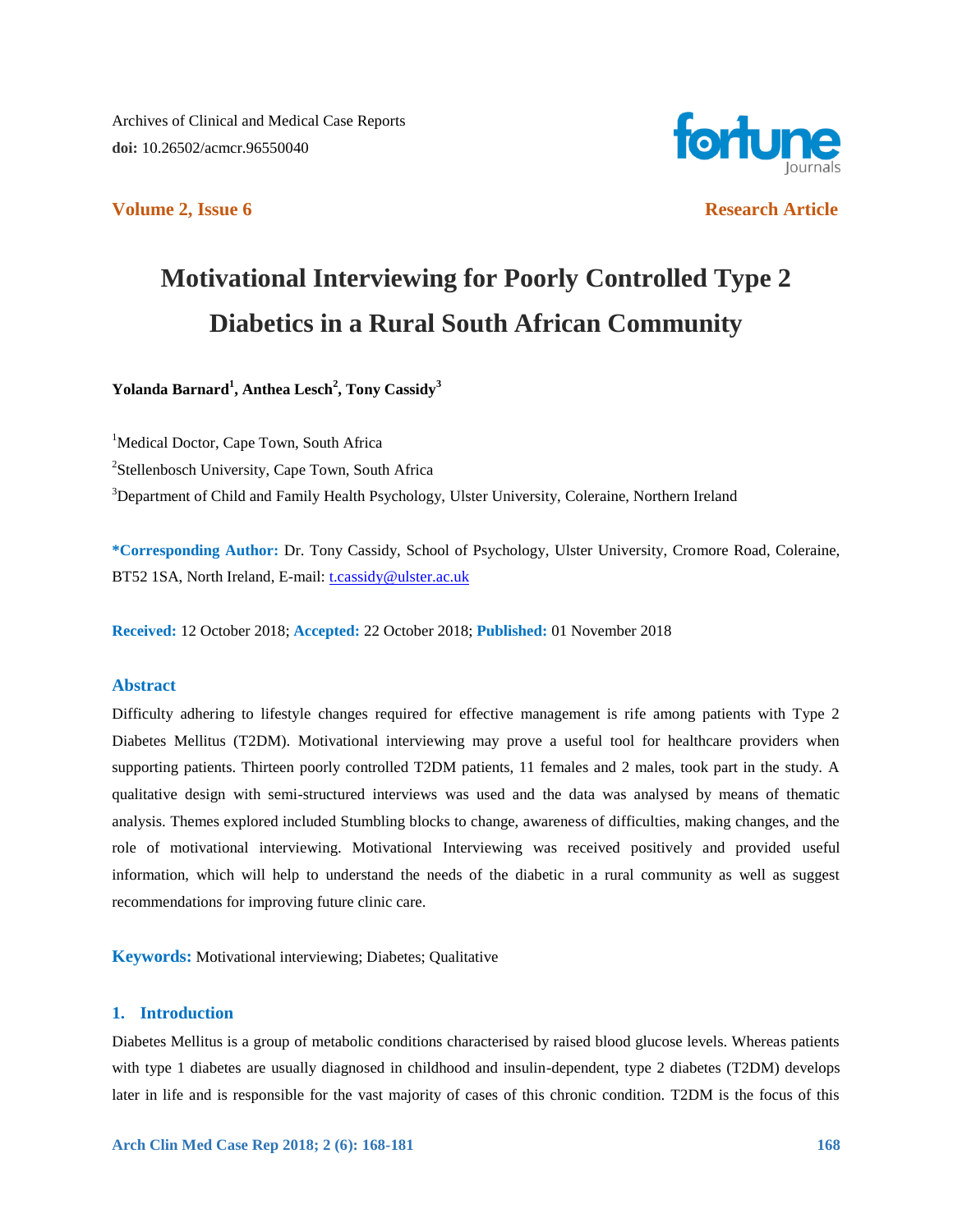study. It is a worrying fact that the incidence and prevalence of T2DM are on the increase globally, in particular in developing countries [1]. In 2011 it was estimated that approximately two million people were living with diabetes in South Africa [2]. An audit of T2DM in Cape Town's public sector in 2011 revealed that almost 80% of patients' diabetes was uncontrolled (HbA1c >7%) [3]. More recently, the 2015 mortality report indicated that diabetes is the second highest cause of natural deaths in South Africa and the number one cause in the Western Cape province [4].

Failure to manage diabetes adequately is associated with an increased risk of complications, including nephropathy, neuropathy, retinopathy and cardiovascular disease [5]. More specifically, an HbA1c of more than 7.5% is associated with a two point five to fivefold greater relative risk of developing microvascular complications [6], which may potentially have a huge impact on quality of life. Many diabetic patients only receive help when they already have complications, placing an enormous burden on the healthcare system, which translates into an economic burden as well [7]. Furthermore, according to Inzucchi et al. [1], T2DM is also associated with and implicated in, among others, an increased risk of cancer, earlier cognitive decline and dementia, chronic liver disease and accelerated arthritis.

Despite the fact that diabetic care in the primary health care setting in South Africa has been prioritised with clear guidelines put in place, this disease remains a challenge due to difficulty in adhering to lifestyle and behavioural changes required to promote effective management. As these important behavioural changes are multiple as well as complex, there is a need for interventions which are helpful in promoting self-management of the disease [8]. According to Booth, et al. [9], some known barriers to self-management of T2DM include difficulty in changing established habits, a lack of knowledge, understanding and motivation as well as barriers relating to social circumstances and the practicalities of making lifestyle changes. Frandsen et al. [10] found that T2DM patients report that they have received insufficient information about their disease and treatments and that dietary advice received was vague. Also, the reasons behind lifestyle and dietary advice had not been clearly explained to the patients who participated in this study.

Research has found that healthcare professionals tend to view diabetes in a more serious light than patients [11] and that a partnership as well as improved communication between the healthcare professionals and their patients is needed to overcome the gap in how the severity of the disease is understood. According to Stewart et al. [12] the relationship between the patient and the healthcare provider plays an important role in understanding the illness and adherence to medication. The approach endorsed by the National Institute for Health and Care Excellence [13] states that patients should be part of the decision-making process regarding blood glucose control. Philips et al. [14] also noted that working with patients on an individual basis to find out what they can manage with regards to their diabetes care is crucial.

According to Miller [15], ambivalence about behaviour change is often the central problem, manifested in a lack of motivation. Exploring ambivalence entails weighing the advantages and disadvantages of current behaviour against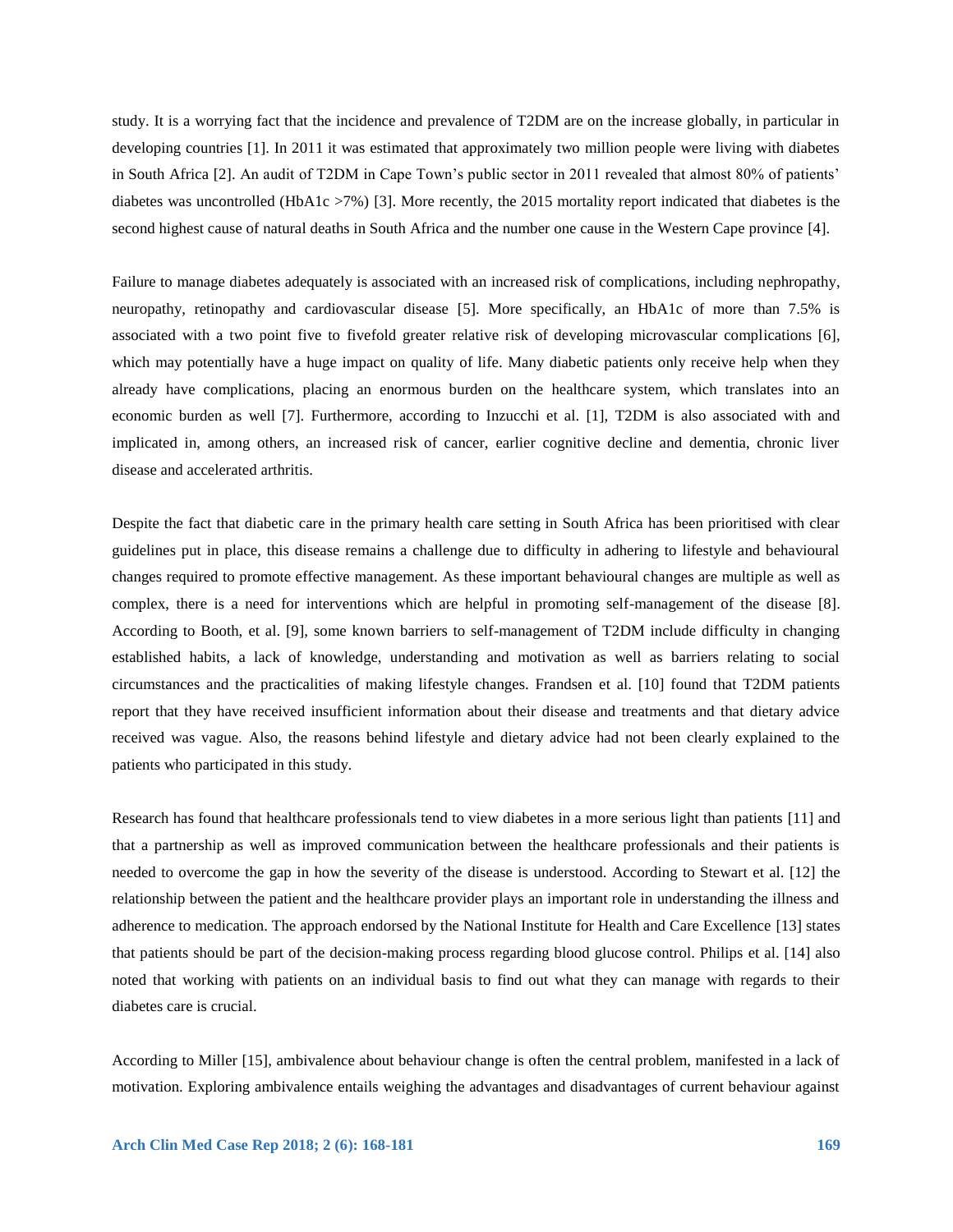intended behaviour and this may prove to be useful in the process of bringing about change [15]. The impact of motivational interventions on HbA1c levels has been studied in recent years and further research in this regard is warranted [5]. Rollnick, et al. [16] has recommended Motivational Interviewing (MI) as a guiding approach to bring about lifestyle change and self-care.

MI is a cognitive-behavioural technique which aims to assist patients in identifying and changing behaviours which may be preventing optimal management of a chronic condition, such as T2DM [17]. It focuses on patients formulating reasons for change as well as providing assistance with resolving ambivalence about changing their behaviour. A facilitator guides this process and helps with setting goals for behaviour change [15]. The facilitator aims to be a partner to the client during this process. This method can be used with patients at any stage of change, including those who are not at all motivated to implement change as well as highly motivated patients. The MI approach is very different from the traditional health education model which is used in most disease management approaches, where sharing of information, giving advice and scare tactics usually make up the core of the interaction [18]. A systematic review by Rubak, et al. [19] found that MI performs better than traditional advice-giving in 80% of studies.

The purpose of the present research was to assess, by means of qualitative interviews, the usefulness of MI as a novel, non-confrontational approach in the primary care setting, where traditional interactions have historically been the norm. It served as an introduction to MI and explored how participants related to this technique. The research also sought to dig deeper into the world of the diabetic to understand which factors limit blood sugar control and explore possible self-management options. Furthermore, the role of socioeconomic circumstances with regards to disease control was also investigated. The study endeavored to provide a unique opportunity for gaining insight with a clinician-researcher conducting the research.

#### **2. Method**

#### **2.1 Design**

A qualitative research design puts the researcher in the position to function as the primary instrument for the collection and analysis of information [20]. In order to understand the diabetic in context, the student researcher in this particular study placed herself in a position to be a participant in the generation of data [21]. This research design enabled the researcher to fulfill the research aims, namely introducing the participants to some MI techniques as well as gaining an insider's view of the world of the diabetic to understand barriers to adherence and the role of socio-economic circumstances in the research context. Furthermore, a unique view on patient-doctor communication was sought.

#### **2.2 Participants**

The research participants were drawn by purposive sampling from a population of T2DM patients who receive their chronic medication at a rural clinic in South Africa. At their six-monthly doctor's visit their blood results were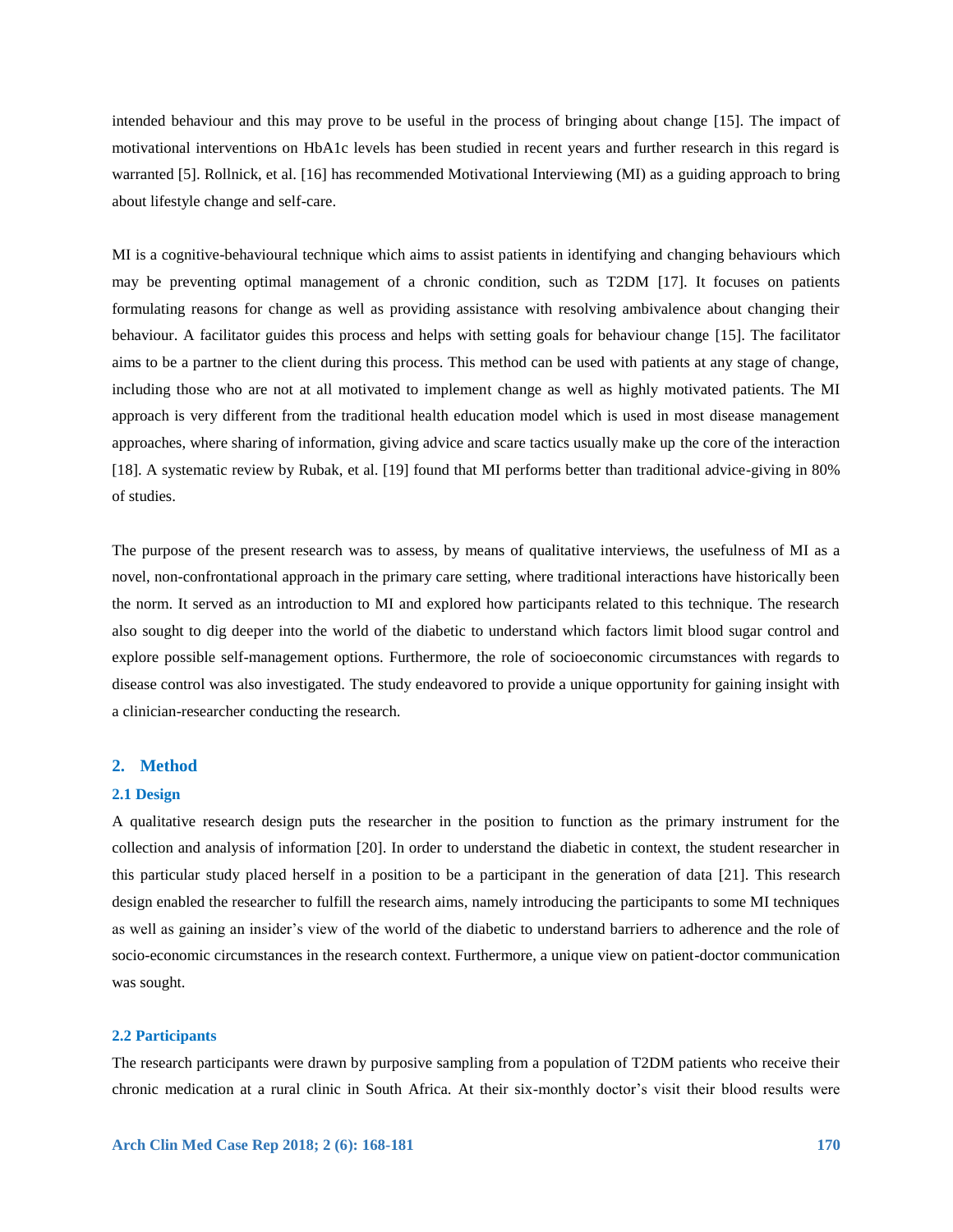reviewed and those who had at least two HbA1c results of more than 8% were asked to participate. The final sample included 13 poorly controlled T2DM patients. Their demographics were as follows: Eleven females, ages ranging from 45 to 66 years and two males, ages 45 and 64 years. Participants have been known with T2DM for between five and 15 years.

# **3. Materials**

An interview guide was developed from the Community Care of North Carolina Motivational Interviewing (MI) Resource Guide [22], which is a manualised approach to the principles, tools and techniques of MI. Motivational Interviewing techniques were used to explore the world of the diabetic in greater detail. Some examples of techniques utilised during the interview included: Agenda Mapping, by means of which obstacles to proper diabetes management were discussed and barriers to change were explored. Further motivation to think about change was introduced with the DARN CAT technique, where the following questions were asked:

- Desire: What do you want to do to improve your blood sugar?
- Ability: What do you think you can do?
- Reason: Why might you make that change?
- Need: Why is this important for your health?
- Commitment: Will you do it?
- Activation: Are you prepared?
- Taking steps: Need to provide information

# **4. Procedure**

When all ethical approvals were granted, each of the potential candidates was personally visited by the researcher at their homes. They were informed of the study and asked whether they would be willing to be a participant. Each willing candidate was given the Information Sheet and Consent Form. The interview took place in the participant's own home on a weekday afternoon or Saturday morning, whichever suited both the participant and the researcher. It took between 30 and 45 minutes and was recorded with a voice recorder.

Four out of a potential 17 candidates were not available, due to work or travelling engagements at the time of the proposed interviews, which resulted in a final sample of 13 participants. The translation of the Interview Schedule from English to Afrikaans was done by the researcher, who is fully bilingual with her first language being Afrikaans. The interviews were done in Afrikaans and the transcriptions were translated to English. In order to ensure their accuracy and acceptable language use, all translated documents were verified by Dr. Lesch.

#### **4.1 Data analysis**

The study data was analysed using a thematic approach in the tradition of Braun, et al. [23].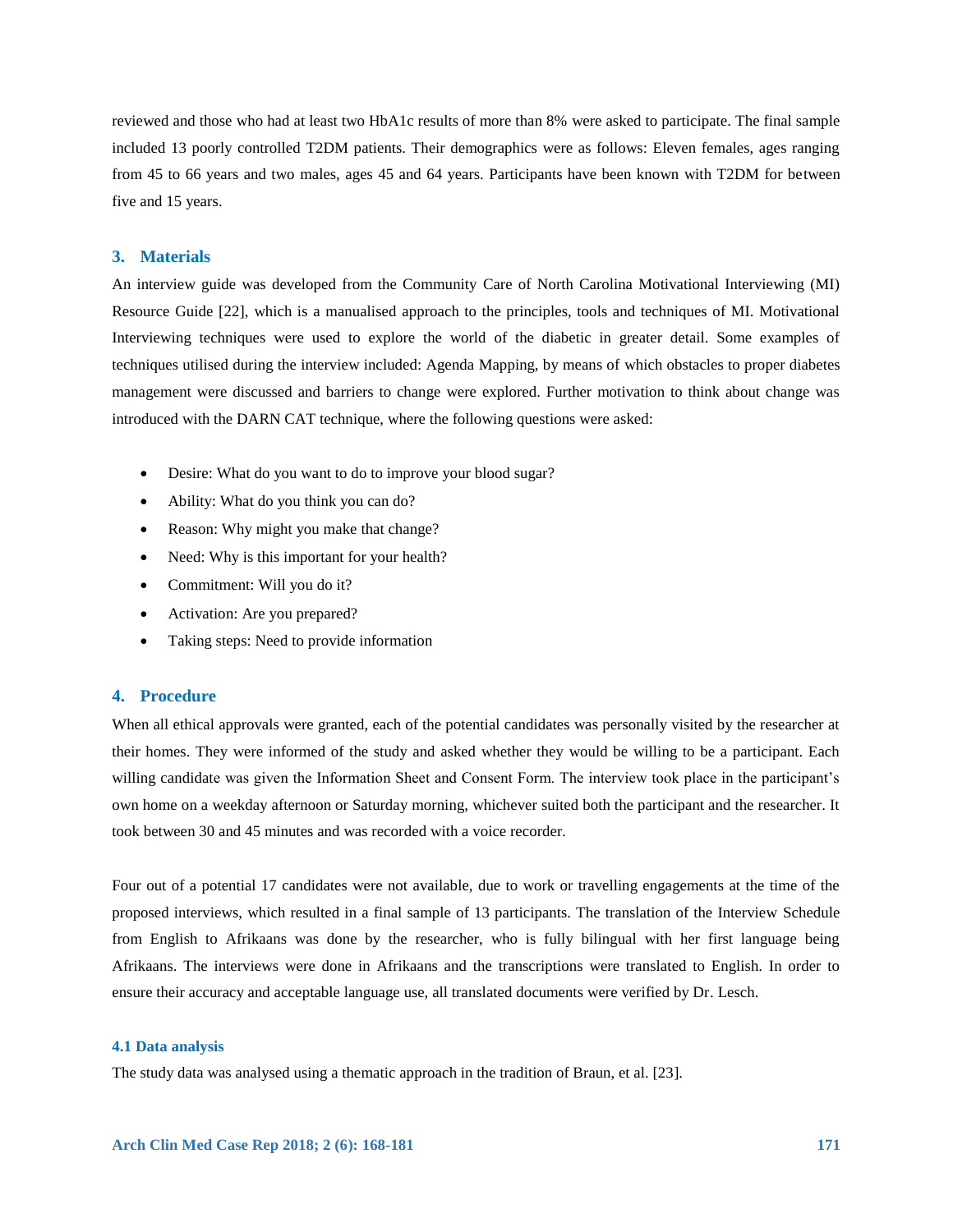# **4.2 Ethical considerations**

Ethical approval was granted by the University of Ulster's Research Ethics Committee, as well as Pharma-Ethics and the National Health Research Ethics Committees in South Africa.

# **5. Results**

The results are presented in the form of quoted interview transcripts. The interviews revealed a number of barriers to behavioral change, which are discussed under the theme of stumbling blocks. Awareness with regards to various aspects of diabetes as well as changes already made is further themes which emerged from the interviews. Lastly, the role of MI is discussed. Table 1 below outlines the main themes and sub-themes which describe the participants' experiences of living with diabetes.

| <b>Main theme</b>          | Sub-theme                                                    | Quote                                                                                                                                                            |
|----------------------------|--------------------------------------------------------------|------------------------------------------------------------------------------------------------------------------------------------------------------------------|
|                            | Sweet tooth                                                  | "A little bit more sugar, sweet things, I cannot resist it"                                                                                                      |
|                            | Misunderstanding of fruit<br>sugar                           | "We always have access to fruitI eat the fruit of the<br>season"                                                                                                 |
| <b>Stumbling</b><br>blocks | Daily challenges of adapting<br>to a healthier way of eating | "We live far from the town, so you buy for your health,<br>but when the salad stuff is finished, you need to wait until<br>Saturday when you go into town again" |
|                            | Role of the family/members of<br>the household               | "but it is difficult, because you have a family for which<br>you need to cookthey don't like the food you eat"                                                   |
|                            | Lack of willpower/poor self-<br>control                      | "I don't know what happened that I started using sugar<br>again"                                                                                                 |
|                            | Invisible nature of diabetes                                 | "You don't feel anything, but it already caused damage"                                                                                                          |
|                            | Awareness of responsibility                                  | "I must eat right and leave the sweet things"                                                                                                                    |
| <b>Awareness</b>           | Lacking personal<br>accountability                           | "The artificial sweetener has an aftertaste"                                                                                                                     |
|                            | Knowledge gap                                                | "Now what would this protein consist of?"                                                                                                                        |
|                            | Awareness of complications                                   | "not everybody lose their limbs, but the organs inside<br>fail"                                                                                                  |
| <b>Making changes</b>      | Making an effort                                             | "Yes, I drank a lot of fizzy drinks, but I cut down"                                                                                                             |
| already                    | Feeling the benefit                                          | "Now that I have cut out the starch, now my sugar is<br><i>automatically better</i> "                                                                            |
|                            | Positive experience                                          | "It is an interesting conversation, very helpful"                                                                                                                |
| Role of MI                 | Goal setting                                                 | "I will have to walk in the mornings"                                                                                                                            |
|                            | Support                                                      | "It's good to know that there are other people who are<br>interested, who helps you, so you just need to do your part<br>as well"                                |

**Table 1:** Theme and sub-theme summary.

# **5.1 Stumbling blocks**

**5.1.1 Sweet tooth:** It became clear from the interviews that many diabetics have a sweet tooth, which stands in the way of their blood glucose control. This appears to be experienced almost as a biological need, or an addiction to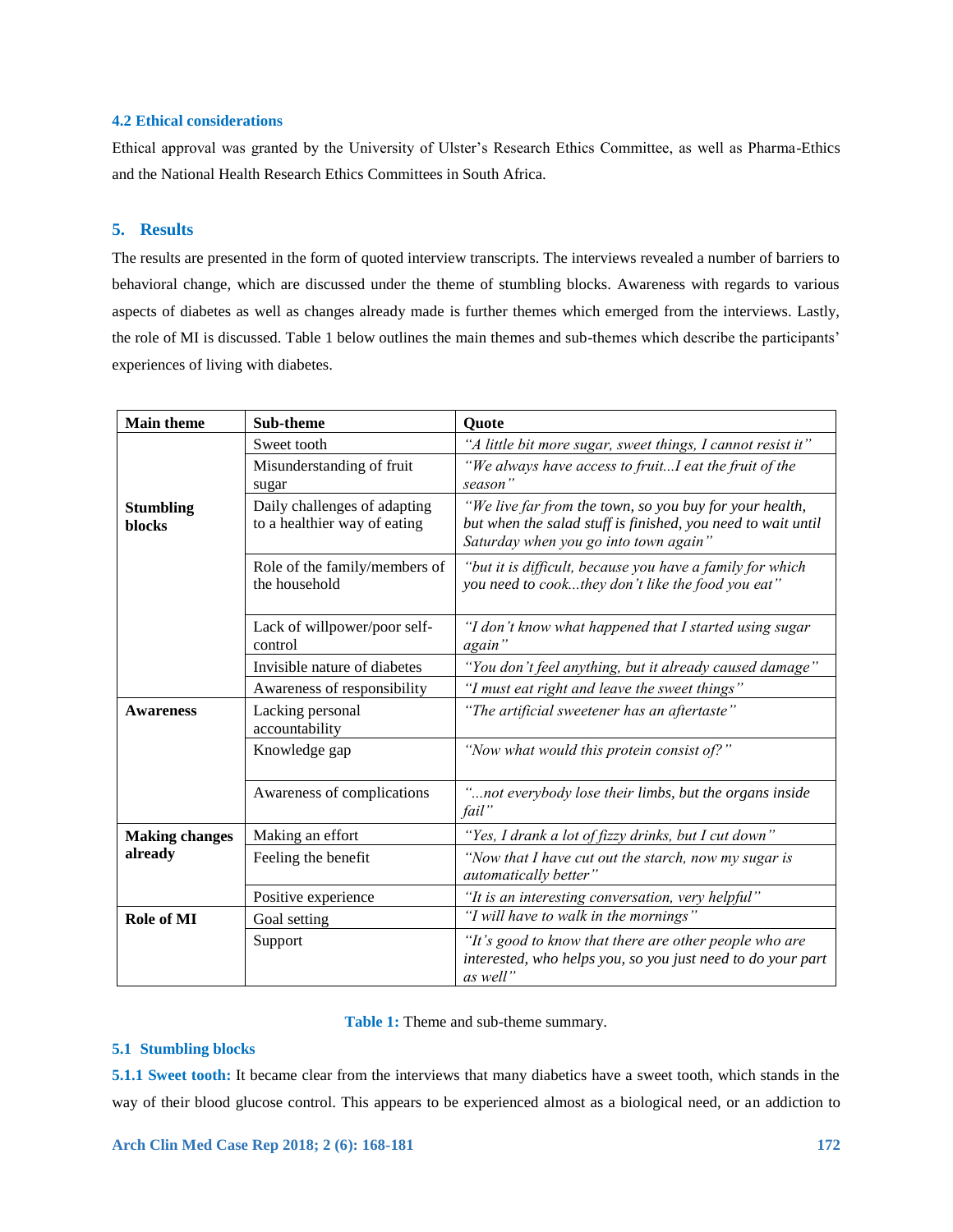sweet foods. These sweets and chocolates were also seen as treats and are readily available as there are multiple small convenience "home shops" in the community which sell these items.

01: "I eat the sweet snacks...it's as if I have to eat something sweet....I just crave sweet stuff" (F;56).

03: "A little bit more sugar, sweet things, I cannot resist it" (F;61).

12: "No I won't be able to leave it, but I can make it less....because I'm so fond of my chocolates...I'm so used to it" (M;64).

**5.1.2 Misunderstanding fruit sugar:** While sweets and chocolates were clearly recognised as to be avoided, the sweet content of fruit was perhaps less well understood. Furthermore, fruit is freely available to this community and many people grow their own fruit in their home gardens. Participants indicated that, due to the abundant availability of fresh fruit, it would be difficult for them to limit its intake.

02: "We always have access to fruit....I eat the fruit of the season...also grapes, but I find it too sweet....Yellow peaches and melon, currently eating these....Watermelon I love" (F;54).

09: "Probably eat too many fruits at a time, I don't eat one peach, I will eat three....I eat a lot of watermelon" (F;53). 11: "I eat more than one fruit a day" (F;50).

**5.1.3 Daily challenges of adapting to a healthier way of eating:** This community is relatively poor and finances determine what food can be bought. Transport is needed to get to fresh produce, such as salad items and fresh vegetables in the closest town, 22 kilometers from Goedverwacht and most residents do not have their own vehicle. People have to make choices on what they can afford and what is easily available.

02: "I buy low GI bread when I have money....The food that a diabetic should eat is not expensive, it's just, if you have nothing in your house, then you eat the things that you would not usually eat" (F;54).

04: "If I buy separate diabetic foods, I will have to cook separately and at the end of the day it will be much more expensive" (F;58).

06: "We live far from the town, so you buy for your health, but when the salad stuff is finished, you need to wait until Saturday when you go into town again" (F;63).

**5.1.4 Role of the family/members of the household:** The subtheme relating to family members seems to be complex. In some instances they can be helpful, for example when the diabetic is encouraged to make better choices.

03: "Mommy may not eat that....When I visit my family, they don't use sugar. They tell me you're not supposed to, but I'm naughty"  $(F;61)$ .

09: "Mommy shouldn't take so much (of the chocolate)" (F;53).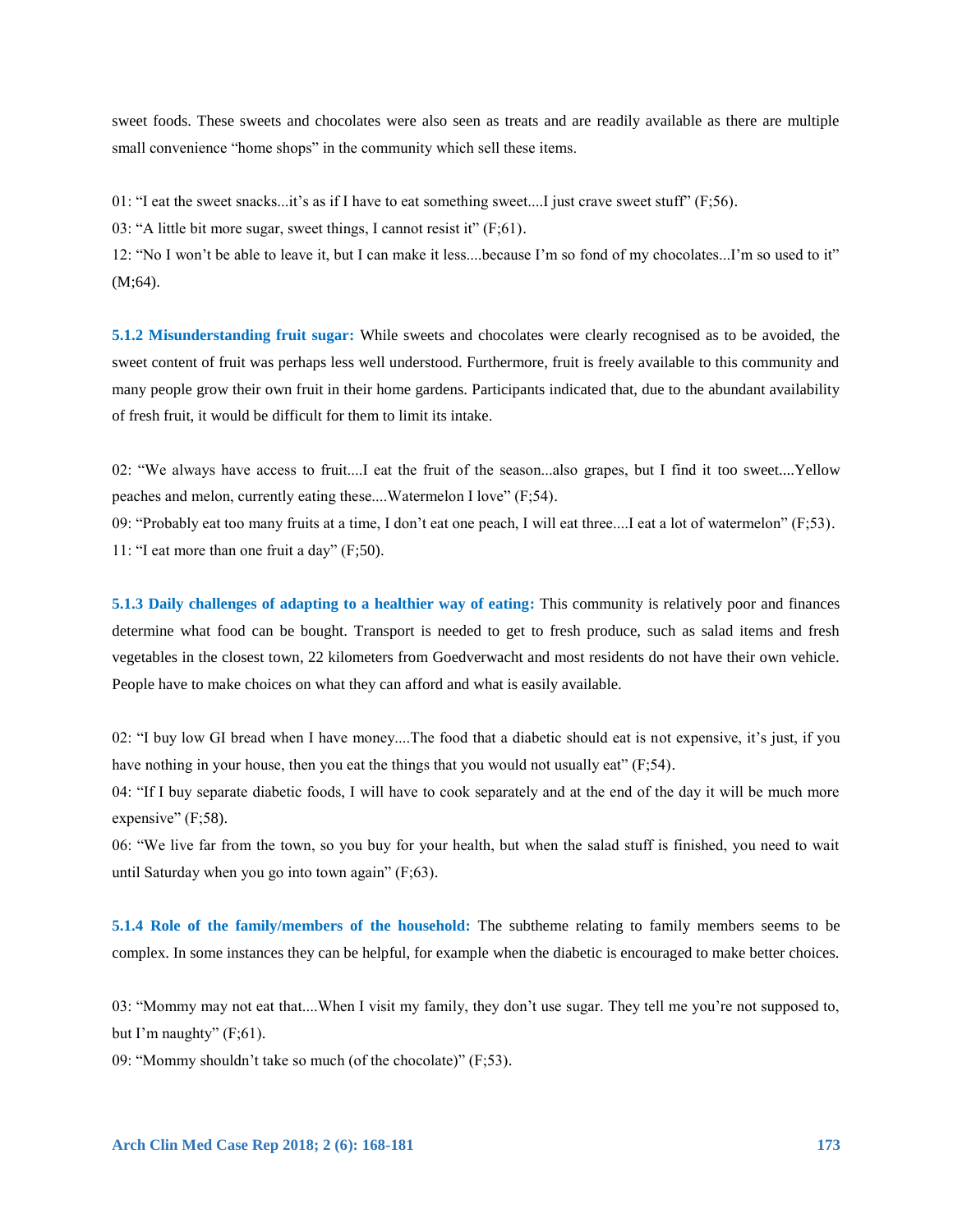On the other hand, some family members stand in the way of the diabetic making lifestyle changes. It also appears as though they are unsympathetic towards the diabetic's experience. Diabetic patients tend to have the notion that they need to prepare separate meals – with "diabetic food" for themselves and "normal food" for the rest of the household.

03: "The paper she (the dietician) gives you is just for you, the other people in the house will not eat it  $(F;61)$ .

06: "But doctor you are at home and you feel so alone, because they don't understand how you feel...because you feel so tired today, you're not in the mood for anything...you need to do your work. They don't have any sympathy with you, as you are not bedbound"  $(F; 63)$ .

13: "But when the child sits there with the slab of chocolate...my mouth waters" (F;52 ).

When the diabetic is a woman, she is often the person who cooks. Her food choices need to be acceptable to the rest of the household. There is often an extended family living in one house, which complicates matters even further. Items such as sugar-free cool drinks are not accepted by most non-diabetics.

04: "I know which are the right choices, but I don't buy them, because the others in the house must also eat"  $(F;58)$ . 06: "But it is difficult, because you have a family for which you need to cook...they don't like the food you eat" (F;63).

13: "Definitely the Coke Zero – I see it standing in the fridge, they will not drink it...their cool drink is long finished, then I still have Tab left, because it doesn't taste nice."(F;52).

Then there is the unique view of a diabetic who has an improved diet when she is not at home (where her co-diabetic mother is the cook).

07: "The person who cooks the food, that is the biggest problem, because you need to eat the person's food. When I'm at college, I make my own food....then I will cut out starch completely" (F;45). As a whole, it seems as if the amount of encouragement and support from family members is quite variable.

**5.1.5 Lack of willpower/poor self-control:** There is knowledge regarding the correct diet, but many participants admit to weakness with regards to keeping to it.

03: "At that time I didn't drink coffee, only tea with some milk and no sugar...I don't know what happened that I started using sugar again" (F;61).

04: "When they bring watermelon, I won't eat just a little piece, I eat a whole ring....I admit that I have lost track" (F;58).

05: "I know I eat the wrong food" (F;66).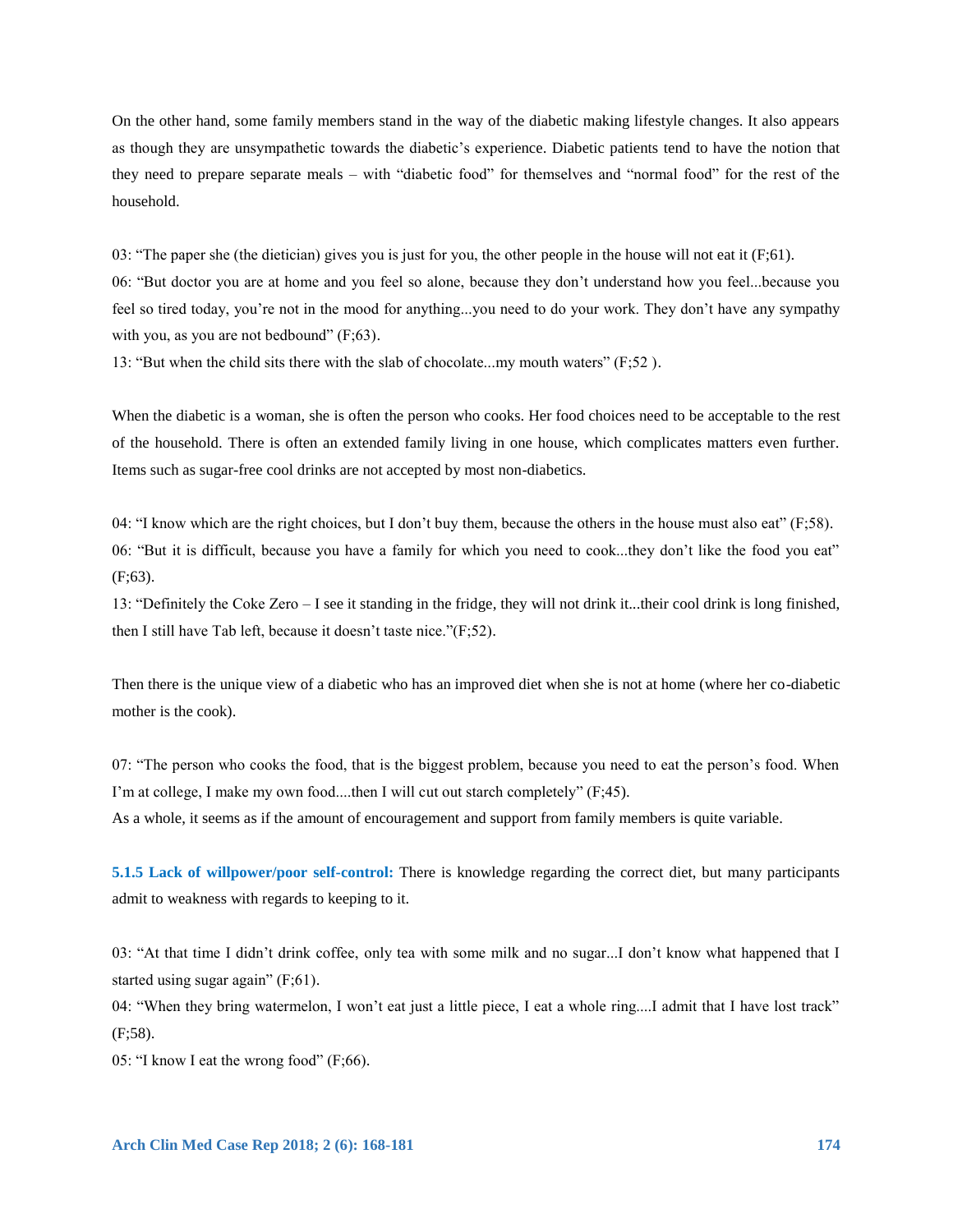**5.1.6 Invisible nature of diabetes:** There are often no symptoms when the blood glucose levels are raised. This invisible nature of the condition complicates control. Patients respond to visible signs and symptoms and are therefore possibly more concerned when the blood glucose level is low.

04: "When I really feel unwell is when the sugar is low" (F;58).

09: "Once I was at the clinic and my sugar was 27, I couldn't believe it. You don't feel anything, but it already caused damage" (F;53).

**5.1.7 Awareness:** The awareness theme manifests at various levels, including assuming responsibility on the one hand, but lacking personal accountability on the other. A knowledge gap becomes clear when analysing the data. Awareness regarding complications and advising others regarding diabetes are other aspects which are discussed.

**5.1.8 Awareness of responsibility:** During the interviews it was apparent that the participants are aware of their responsibility with regards to the control of their blood glucose levels.

01: "I must eat right and leave the sweet things" (F;56).

02: "People expect the doctor to heal them, you need to heal yourself...you need to work on it yourself, this I know" (F;54).

04: "It (the diabetic information) is sufficient, the patient just needs to be more serious about it....has to be more focused on eating correctly" (F;58).

**5.1.9 Lacking personal accountability:** Participants offer various explanations to questions regarding lifestyle changes and improved choices, which could be indicating a lack of taking responsibility for the condition.

02: "Often when they check my sugar then I have just eaten....many diabetics don't eat the day before they go to the clinic, I will always eat my breakfast" (F;54).

05: "The artificial sweetener has an aftertaste" (F;66).

12: "Sometimes I get offered cool drink when I work somewhere, then I drink the Coke" (M;64).

**5.1.10 Knowledge gap:** Some responses and questions indicated poor knowledge regarding food choices. The participants who had already seen the dietician are much clearer and more confident to make the correct choices. It is unfortunate that despite having been a diabetic for many years, a number of the participants have not yet seen the dietician. They need to rely on dietary advice and information given to them by health care workers, family members and friends on an informal basis, as well as what they read and see on television. This information is general in nature with the focus on simple carbohydrates which needs to be avoided.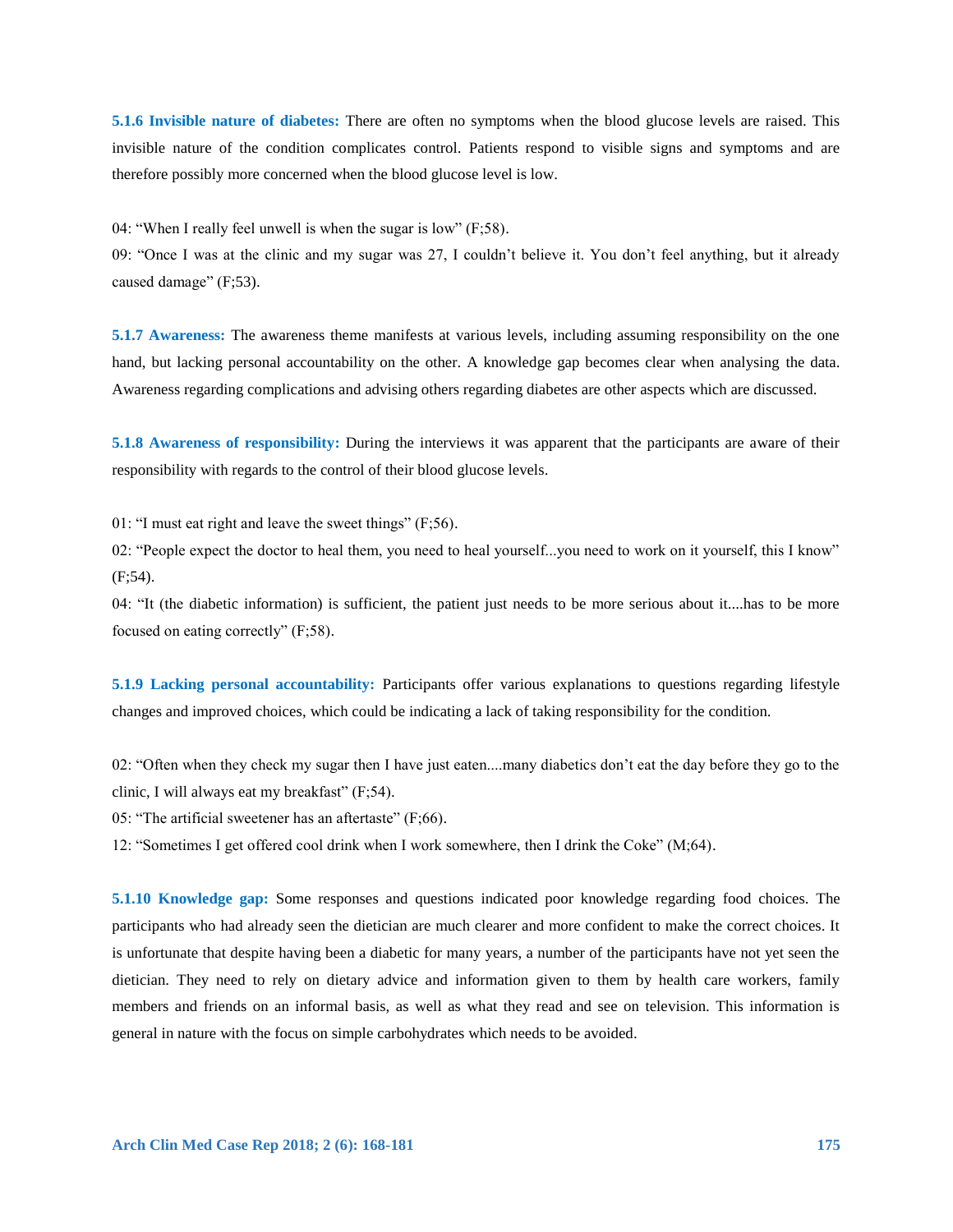02: "I bought Kellogg's Corn Flakes, I will lie on the bed and eat a bowl filled with it, without milk, as a snack" (F;54).

04: (after explaining that a fruit should be eaten with a protein-containing food) "Now what would this protein consist of?"  $(F;58)$ .

10: "So the extra sugar in the coffee, tea and porridge is also a problem?....Is Coke Zero okay?" (M;45).

Some participants used the interview as an opportunity to ask questions, which indicates that diabetics think about their condition and that there is a need to raise concerns about the illness and get rid of misconceptions.

08: "About the sugar in fruit – does the body work differently with that type of sugar than with normal sugar?....and the vegetables which grow under the ground?" (F;57).

13: "Is diabetes inherited?....So what causes the illness?....Are there different types of diabetes?....Why should the insulin be kept in the fridge?" (F;52).

**5.1.11 Awareness of complications:** Each and every participant is well aware of the possible complications of diabetes. This is a small community and most residents know each other. Most of them are known with family members or loved ones who are already suffering from complications.

02: "One has long term plans and we all know the outcome if you don't look after yourself – amputated legs....and in the end you are a burden for everybody and you don't have that ability to mobilise...I don't see that for myself" (F;54).

06: "I have seen how diabetes can affect your organs...not everybody lose their limbs, but the organs inside fail" (F;63).

08: "The other doctor has probably told me three times already that my kidneys will be the cause of my death"  $(F:57)$ .

09: "My mom had sugar, my dad's family also had sugar, my dad's and the sisters' legs were both amputated" (F;53).

A related comment, but one which really sums up the underlying emotion associated with the condition:

04: "Nowadays I don't want to attend a funeral of a diabetic, it's too emotional for me" (F;58).

It is also noted that there is awareness to advise children, grandchildren and others regarding diabetes.

06: "Now at my house they drink fizzy drinks, but none of them has sugar, but I talk a lot. I told them I have sugar, so you can also get it, you can inherit it"  $(F; 63)$ .

08: "My son, he is not a diabetic yet, but I wish I had all the information that he has access to today....Change your lifestyle if you want to live, change your lifestyle that it's not an issue for you (advice for newly diagnosed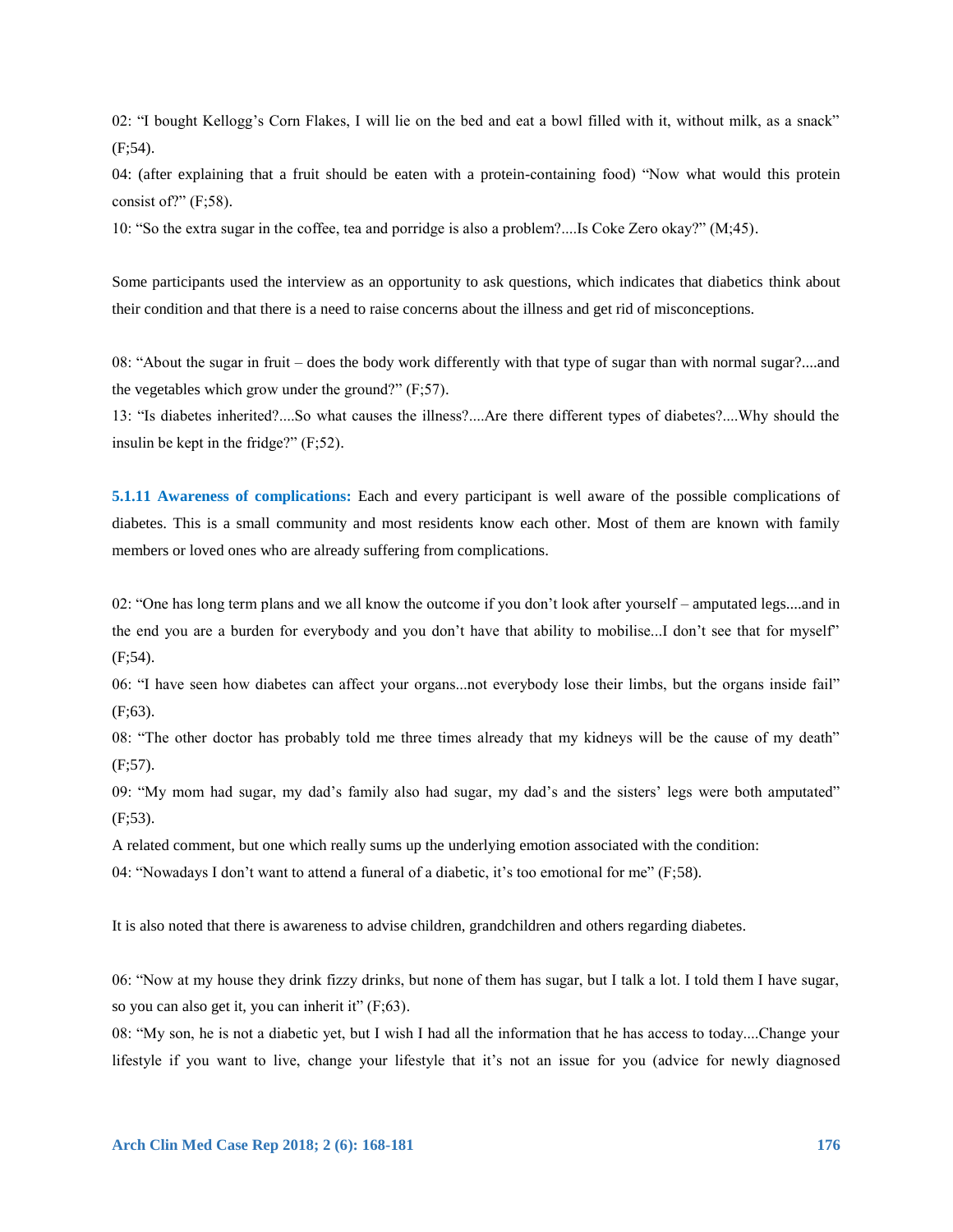diabetics)....My mom was also a diabetic, she never told us not to eat this or that, but today I can advise my child, whether he listens or not"  $(F; 57)$ .

**5.1.12 Making changes already:** On a positive note, several participants are able to give examples of changes already made with regards to dietary habits. This shows that change is possible in this community.

**5.1.13 Making an effort: 08: "When I make a cooked meal, it's either rice or potato" (F;57).** 

10: "Yes, I drank a lot of fizzy drinks, but I cut down" (M;45).

11: "I use Equal (an artificial sweetener) in my coffee and tea" (F;50).

**5.1.14 Feeling the benefit:** Those who already reap the benefits of changes made relate the improvements to their changed eating habits.

02: "There was I time I drank a lot of sugar and when I stopped it, the pins and needles feeling in my feet went away" (F;54).

07: "Now that I have cut out the starch, now my sugar is automatically better"  $(F;45)$ .

### **5.1.15 Role of MI**

*Positive experience:* This study was the first encounter this community had with Motivational Interviewing techniques. The feedback received indicated that the participants viewed the interview in a positive light.

05: "Yes, it once again made us aware of what lies ahead and what we should eat and how we look after ourselves" (F;66).

13: "It is an interesting conversation, very helpful" (F;52).

*Goal setting:* During the interview, patients were prompted to think about a possible goal which they could start implementing immediately, in order to improve blood sugar levels.

09: "I am aware, but now I also know I must start again with my veggies"  $(F:53)$ .

11: "I will have to walk in the mornings" (F;50).

*Support:* Most participants were able to think of a change they would be willing to make, but they needed guidance in this regard. It seems as if a partner is needed to start making a change, which fits with the spirit of MI.

05: "I will walk, but unfortunately I'm one of those who needs to be taken by the hand" (F;66).

08: "It's good to know that there are other people who are interested, who helps you, so you just need to do your part as well"  $(F:57)$ .

# **6. Discussion**

It appears from the interviews that eating habits are an important factor which impacts negatively on this specific diabetic community. Some changes are already being made and participants display a willingness to improve their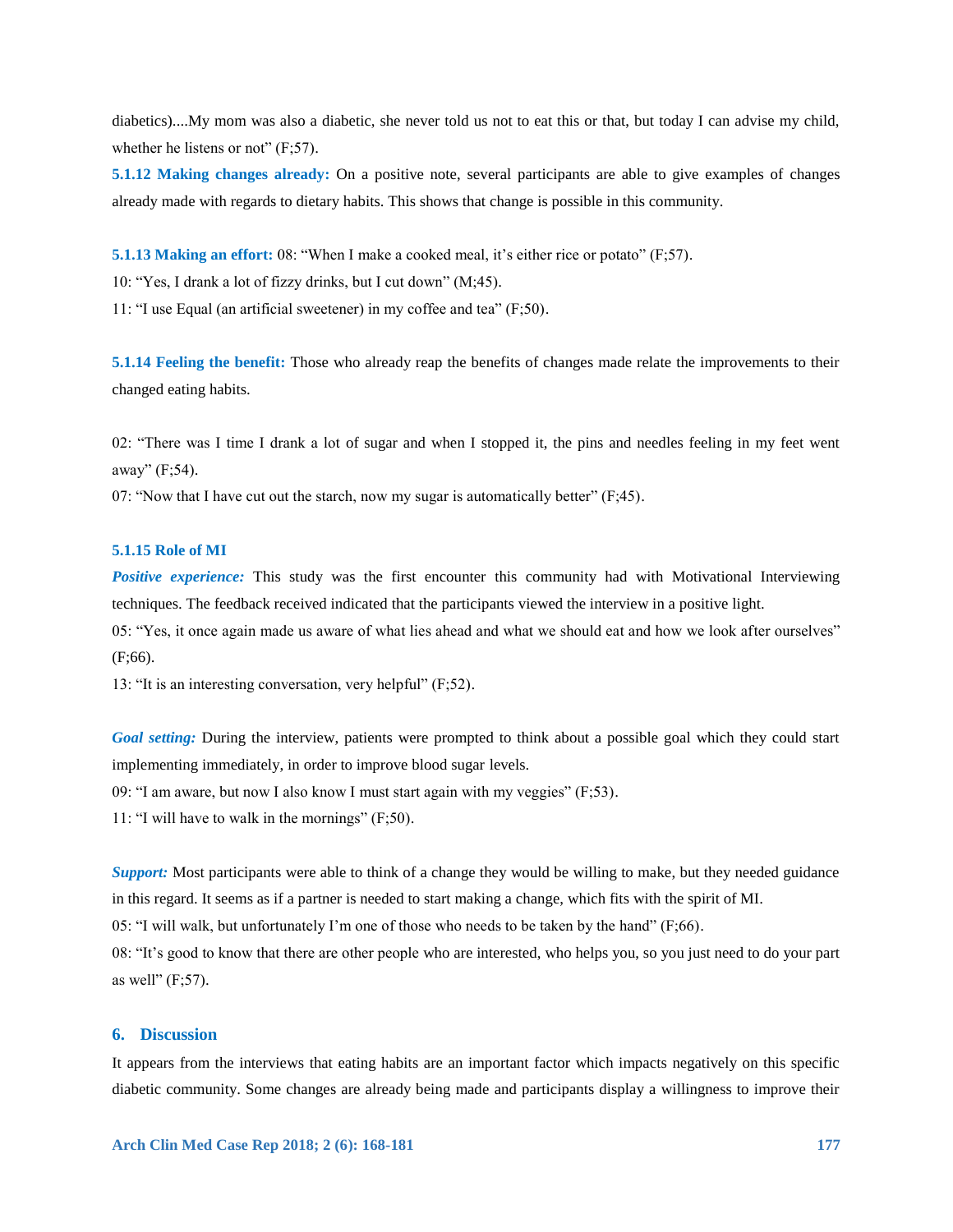eating habits. Patients need knowledge of proteins, carbohydrates and fats with practical examples of good food and snack choices. Planning meals in advance and buying the correct choices of food when doing monthly or weekly shopping is a very important aspect. This may indicate that the dietician possibly has a bigger role to play in helping people breed the correct eating habits, whilst providing more practical support in this regard. People need to be able to confidently cook a healthy meal which the diabetic as well as the rest of the household can eat.

Available finances determine what food can be bought and once again the dietician's advice should take this into account. Diabetics should be aware which non-perishable foods are good choices and encouraged to keep these in stock. The low GI bread mentioned by one of the participants is an example of a more expensive, but healthier, product which is bought when finances allow. This also brings in a political element of whether Governments should provide subsidies for diabetic friendly food.

Family members and other people in the diabetic's household, while not well-informed, will be a chronic stumbling block. These people need to be involved in the care of the diabetic. Helping them to understand the illness, its complications and how they can improve the outcome of the fellow member who is a diabetic, may be a priceless venture. Family members are often unaware of the relation between eating habits and long term complications. Education is the key. Involving those in the diabetic's social context in lifestyle improvement training would benefit all parties concerned. Logistically, this will not be an easy task. On a positive note, there is evidence that some family members already influence the diabetic in a positive manner by raising awareness regarding wrong food choices.

An unfortunate reality of diabetes is that high blood glucose levels often go unnoticed and the complications which develop are invisible until a late stage. All participants in this study are well aware of the outcomes of the condition, but still fail to manage their blood glucose levels. This confirms previous research which has indicated that being informed of the risks of unhealthy behaviour is not sufficient to change to a healthier pattern [17]. There is a definite need for more information and to discuss issues related to diabetes. One properly planned information session at diagnosis will be a priceless venture. An information leaflet with an explanation of the condition and basic aspects with frequently asked questions answered in advance will be extremely useful. Short informative videos and educational talks in the waiting room of the clinic are more examples of information-sharing opportunities which can be utilised. An informed patient will be better able to confidently manage his or her condition.

This study's findings are in keeping with previous studies which revealed that many South Africans follow poor diets as a result of poor nutritional knowledge, financial constraints and limited access to healthy food, among others [24]. Ideally, this community needs Health Promoters to work with diabetic patients to educate and improve their skills regarding self-management. These individuals need a secondary school education up to at least Grade 8. Once they are employed, they receive additional training in knowledge and skills which will enable them to deliver health education messages and promote health [25]. They could be trained in MI techniques and can receive basic, specific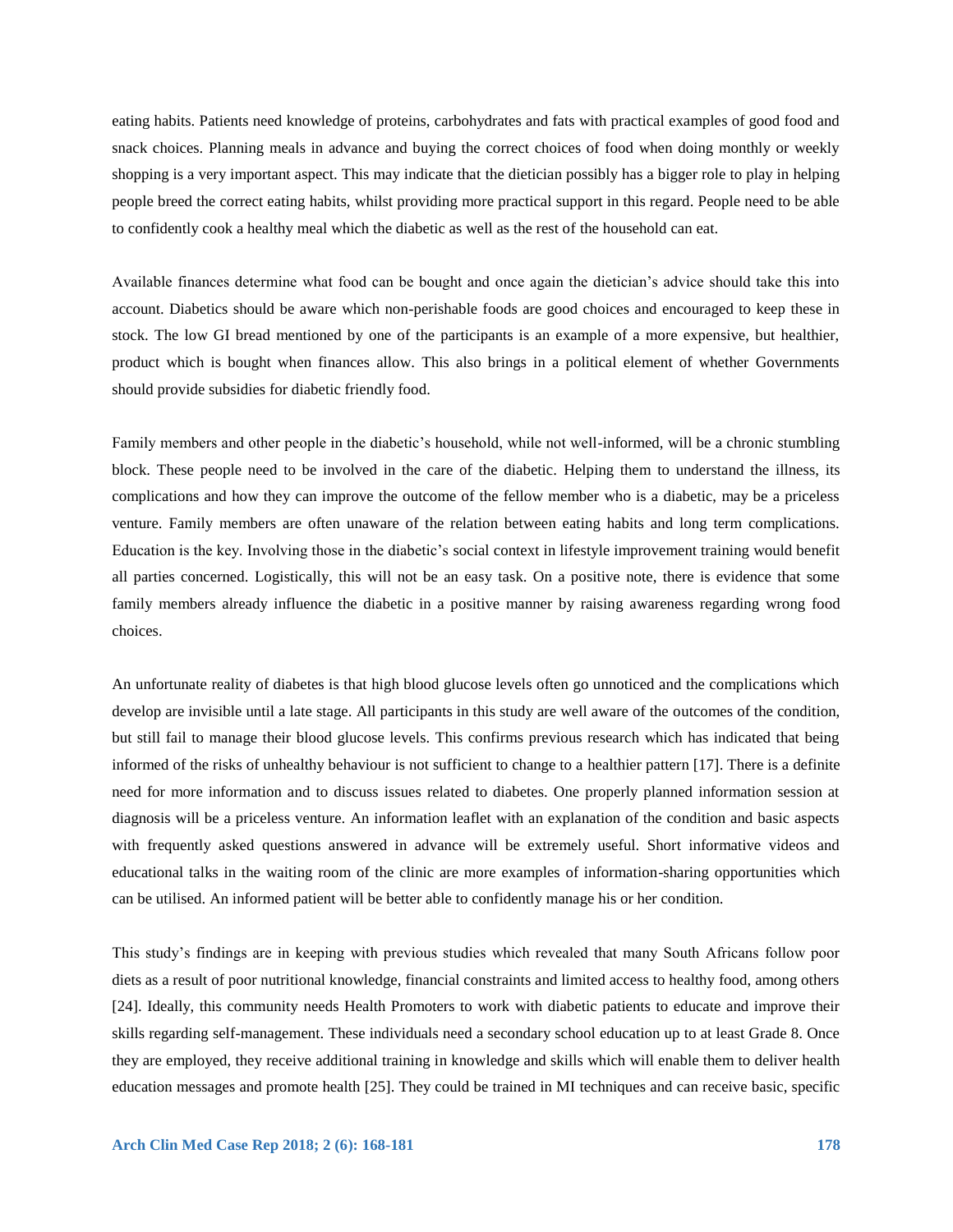and practical dietary education which could enable them to work in a supportive function with the dietician. Unfortunately, the currently available Home Based Careers do not have sufficient background knowledge to fulfill such a task. A proposal in this regard should be handed to the appropriate authorities.

In this study MI was utilised in an informal manner, as an interview technique rather than an intervention technique. The impact of the techniques may have been greater had the sessions been done by a trained practitioner. Further research into MI with sessions guided by a trained facilitator as well as a possible intervention study may be explored in future.

#### **7. Conclusion**

The study served as an introduction to some MI techniques in this specific community, where the only available diabetes care service is the clinic. It was well received by the participants and provided useful information to the researcher, which enabled her to make some recommendations with regards to future clinic care. It offered the participants the opportunity to reflect on their diabetes in a novel manner. Furthermore, the study also indicated that most participants are eager to think and talk about diabetes and to make improvements to their lifestyle. MI may be useful in this community for various reasons: Exploring ambivalence by means of formal MI may prove helpful in addressing the current lack of willpower to keep on track with lifestyle changes. Furthermore, helping patients focus on strengths and reflect on times when they have successfully made changes in the past may promote self-efficacy, which in turn may improve willpower and personal accountability. Setting goals may help patients take control of the condition and encourage self-management.

It would be unrealistic to expect a diabetic in a rural community to have an ideal diet and perfect blood glucose control. Prioritising dietician appointments and providing the correct dietary as well as lifestyle management information is of paramount importance. Prompting the diabetic to take ownership of the condition and encouraging improved self-management skills whilst providing support and creating a partnership is possible. Health Promoters who practice MI techniques may help to fulfill this need, whilst health care providers aim to incorporate the spirit of MI in their daily clinic care.

# **References**

- 1. Inzucchi S, Bergenstal R, Buse J, et al. American Diabetes Association, European Association for the Study of Diabetes. Management of hyperglycemia in type 2 diabetes: a patient-centred approach: position statement of the American Diabetes Association (ADA) and the European Association for the Study of Diabetes (EASD). Diabetes Care 35 (2012): 1364-1379.
- 2. Butler N. National guidelines at a glance: type 2 diabetes mellitus. Professional Nursing Today 15 (2011): 41-45.
- 3. De Vries E, De Sa A, Murie M, et al. Auditing chronic disease care: does it make a difference? Presentation at the 15th National Family Practitioners Conference, Cape Town (2012).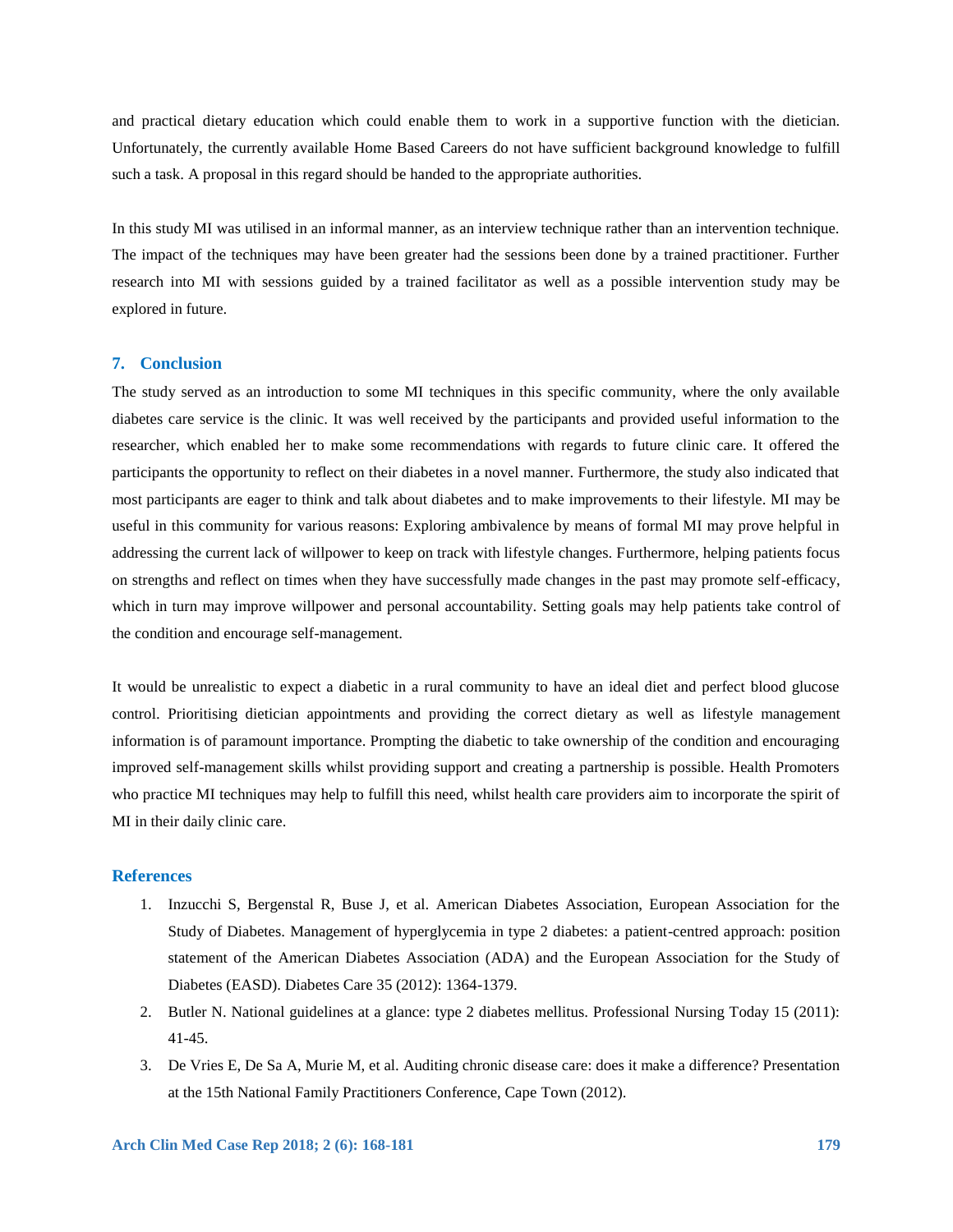- 4. Statistics South Africa. Key findings: P0309.3 Mortality and causes of death in South Africa: Findings from death notification (2015).
- 5. Jones A, Gladstone BP, Lubeck M, et al. Motivational interventions in the management of HbA1c levels: A systematic review and meta-analysis. Primary Care Diabetes 8 (2014): 91-100.
- 6. Stratton IM, Kohner EM, Aldington SJ, et al. UKPDS 50: Risk factors for incidence and progression of retinopathy in Type II diabetes over 6 years from diagnosis. Diabetologia 44 (2001): 156-163.
- 7. Bradshaw D, Norman R, Pieterse D, et al. The South African Comparative Risk Assessment Collaborating Group (2007). Estimating the burden of disease attributable to diabetes in South Africa in 2000. South African Medical Journal 97 (2000): 700-706.
- 8. Ekong G, Kavookjian J. Motivational interviewing and outcomes in adults with type 2 diabetes: A systematic review. Patient Education and Counseling 99 (2016): 944-952.
- 9. Booth AO, Lowis C, Dean M, et al. Diet and physical activity in the self-management of type 2 diabetes: barriers and facilitators identified by patients and health professionals. Primary Health Care Research and Development, 14 (2013): 293-306.
- 10. Frandsen KB, Kristensen JS. Diet and lifestyle in type 2 diabetes: the patient's perspective. Practical Diabetes 19 (2002): 77-80.
- 11. Clark M, Hampson SE. Comparison of patients' and healthcare professionals' beliefs about and attitudes towards type 2 diabetes. Diabetic Medicine 20 (2003): 152-154.
- 12. Stewart M. Effective physician-patient communication and health outcomes: A review. Canadian Medical Association Journal 152 (1995): 1423-1433.
- 13. Miller WR, Rollnick S. Motivational Interviewing: Preparing People to Change Addictive Behaviour. New York: Guilford Press National Institute for Health and Care Excellence (NICE) (2015). Clinical Guideline 28: Type 2 diabetes in adults: management. National Institute for Health and Clinical Excellence (1991).
- 14. Phillips A. Optimising the person-centered management of type 2 diabetes. British Journal of Nursing 25 (2016): 535-538.
- 15. Rollnick S, Miller WR. What is motivational interviewing? Behavioural and Cognitive Psychotherapy 23 (1995): 325-334.
- 16. Rollnick S, Miller W, Butler C. Motivational interviewing in health care: Helping patients change behaviour. London: Guilford Press (2008).
- 17. Bundy C. Changing behaviour: using motivational interviewing techniques. Journal of the Royal Society of Medicine 97 (2004): 43-47.
- 18. Butterworth SW, Linden A, McClay W. Health coaching as an intervention in health management programs. Disease Management & Health Outcomes 15 (2007): 299-307.
- 19. Rubak S, Sandbæk A, Lauritzen T, et al. Motivational interviewing: a systematic review and meta-analysis. British Journal of General Practice 55 (2005): 305-312.
- 20. Terre Blanche M, Durrheim K, Painter D. Research in Practice: Applied Methods for the Social Sciences. Cape Town: University of Cape Town Press (2006).